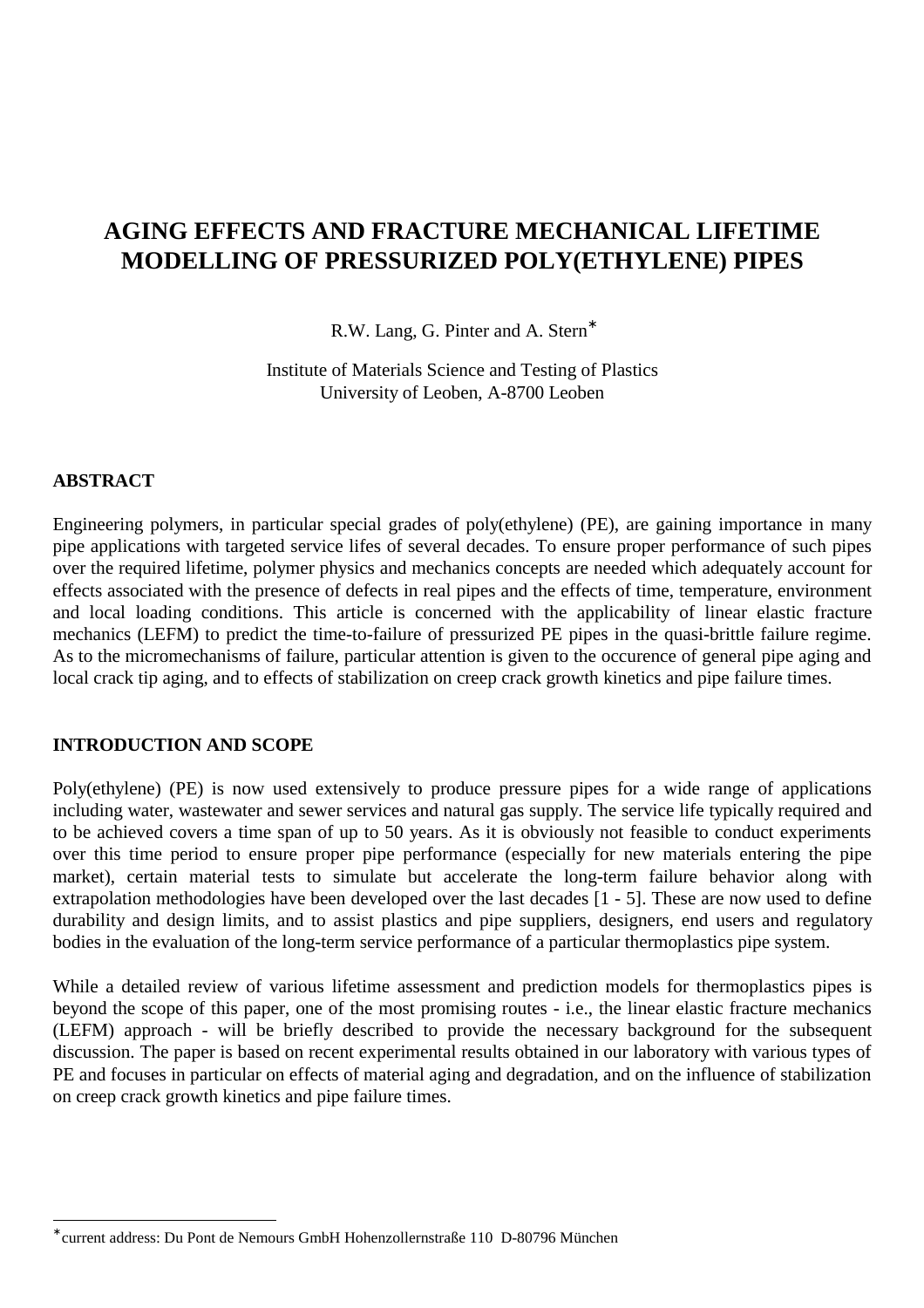# **BACKGROUND**

## *Failure Behavior of Thermoplastics Pipes under Internal Pressure*

The traditional method to compare different types and grades of plastics and to obtain information for pipe design consists of stress rupture experiments with pipes under constant internal pressure. The tests are conducted under specified conditions of internal and external environment (usually water or air), at various pressure levels, and frequently at several temperatures. The time-to-failure, t<sub>f</sub>, is recorded and the data are then presented on log hoop stress,  $\sigma_{\text{hoop}}$ , versus log time-to-failure coordinates yielding so-called stress rupture or creep rupture curves. Results of such investigations are available for essentially all plastics used in pressure pipes, in some cases covering a time span of more than 10 years [6 - 9].

Based on the extensive amount of data available it is now well established that in general the lifetime of plastics pressure pipes is controlled by three principal failure modes, which may lead to stress rupture curves schematically illustrated in Fig. 1 [1, 4 - 6]. In Region A, associated with high applied stress levels, failure is initiated by extensive plastic deformation at some location along the pipe specimen (i.e., usually in a region of maximum tensile stress and hence at a location of the lowest wall thickness), resulting in bulging or ballooning of the pipe cross section and highly ductile failure. Decreasing the internal pressure and thus the hoop stress in this region delays this yield process as a consequence of the time dependency of the yield stress in polymeric materials, and hence  $t_f$  is increased.

In Region B, at lower stress levels, failure occurs with little evidence of plastic flow as a result of the initiation of a (single) crack usually originating at some defect or imperfection (scratch marks, thermally degraded pipe surface layer, second phase impurities, voids, etc.) at or near the inner pipe surface, and subsequent propagation of such a crack through the pipe wall in a brittle or quasi-brittle manner. As will be outlined below, the stress dependence of the time-to-failure in Region B is thought to be controlled by the kinetics of slow crack growth (also termed creep crack growth). While there are hardly any experimental data, at least in principle there may be a Region B' associated with a certain threshold stress level below which no stress-induced failure takes place, thus corresponding to a mechanical endurance limit.

Finally, in Region C, at very low applied stresses and long lifetimes, failure is primarily a result of chemical aging with substantial molecular degradation of the polymer. In this region the double-logarithmic stress rupture curve is nearly independent of the applied stress level revealing a very steep slope.

While the general failure curve depicted in Fig. 1 is thought to describe in principle the behavior of many if not all plastics pressure pipes, the quantitative location of the failure curve in such a diagram depends of course strongly on the specific material investigated and on the test conditions. In addition to the nature and the molecular mass distribution of the polymer, the degree of crystallinity and the crystalline morphology (in semicrystalline plastics like PE) and various kinds of additives (e.g., various stabilizers against thermal, thermo-oxidative and UV-light degradation) play an important role. As to the test conditions, the primary factors affecting the failure times are the test temperature, the nature of the surrounding environment (e.g., air, water etc.), the occurrence of deliberately, unintentionally or unavoidably introduced imperfections (e.g., inclusions and impurities, voids, degraded pipe wall surface layers, scratch marks, notches, etc.), and to some degree the pipe specimen dimensions. Hence, it may well be, that for a particular material investigated under specific test conditions, the various failure regimes indicated in Fig. 1 may be more or less pronounced or may even dissapear.

# *Fracture Mechanics Approach and Lifetime Modelling of Thermoplastics Pressure Pipes*

Based upon the observation, that failure in Region B of the stress rupture curve, which is of utmost practical importance, is governed by a two stage process consisting of a crack growth initiation stage and a period of stable, slow crack growth, linear elastic fracture mechanics has been recently applied by several authors [3 – 5, 10 - 15] to study and characterize the SCG resistance also in thermoplastics for pipes. In creep crack growth experiments a constant load is applied to a prenotched or precracked specimen (see Fig. 2a) and the crack length, a, is monitored as a function of the loading time, t. A typical crack length versus time curve is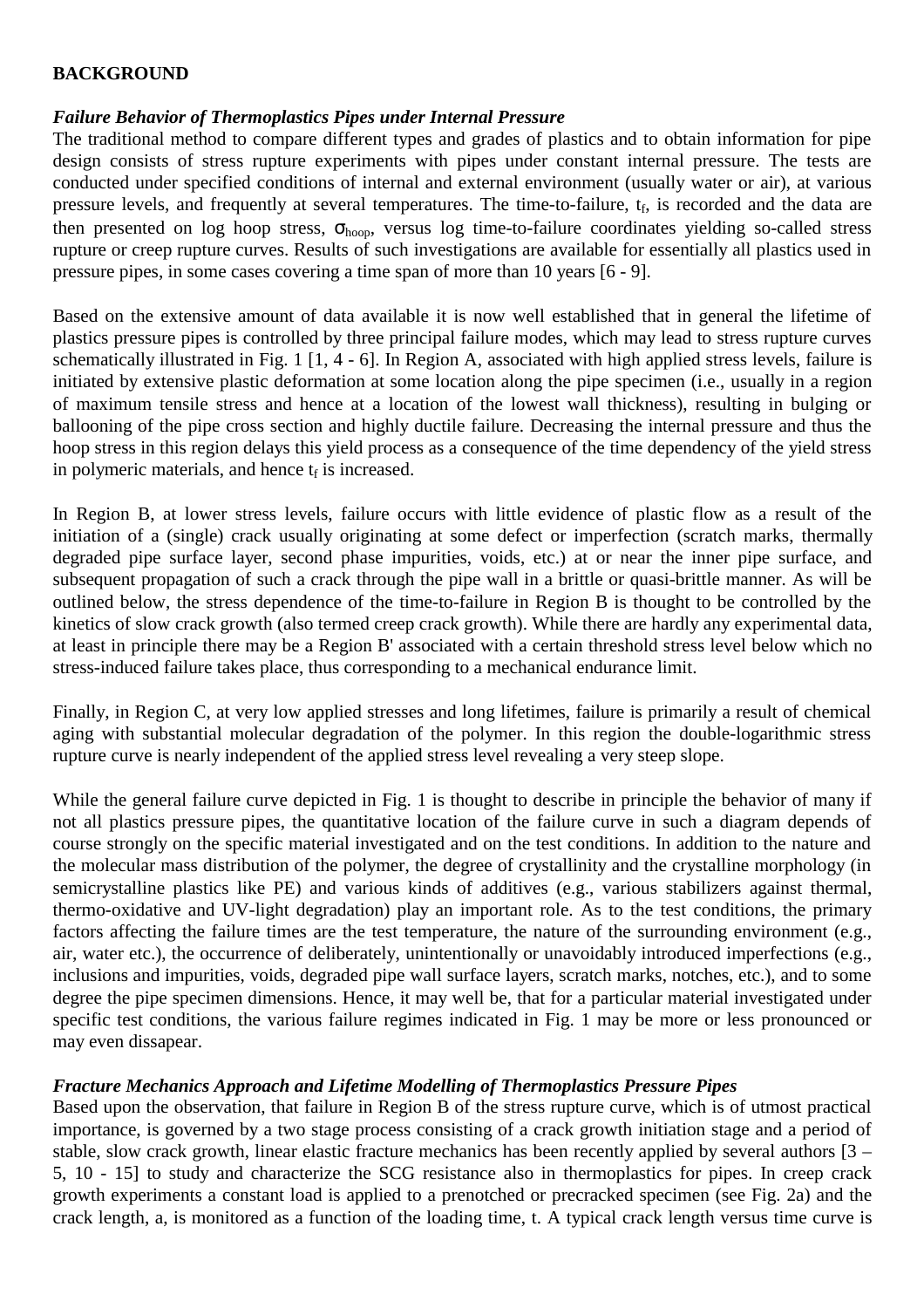depicted in Fig. 2b, indicating a time period t<sub>in</sub> for the initiation of creep crack growth and, as indicated by the changing slope of the curve, a subsequent creep crack growth phase with an accelerating crack speed, da/dt. At the critical crack length,  $a_c$ , crack growth becomes unstable and the specimen ultimately breaks.



**Figure 1:** Schematic stress rupture curve of an internally pressurized thermoplastic pipe illustrating the various regions of pipe failure



Figure 2: Creep crack growth testing and data reduction; (a) test and loading device for a compact-type (C(T)) specimen containing a notch; (b) typical curve of crack length versus loading time; (c) creep crack growth rates as a function of the applied stress intensity factor,  $K_I$ 

According to LEFM principles, growth rates of such cracks under static loads are governed by the applied stress intensity factor,  $K_I$  (index I stands for opening mode or pure tensile loading conditions), which describes the local crack tip stress and strain field. Using these concepts, creep crack growth rates may then be plotted as function of K<sub>I</sub>, and frequently an extended linear section is revealed on a double logarithmic scale by many plastics, indicating a power law relationship of the form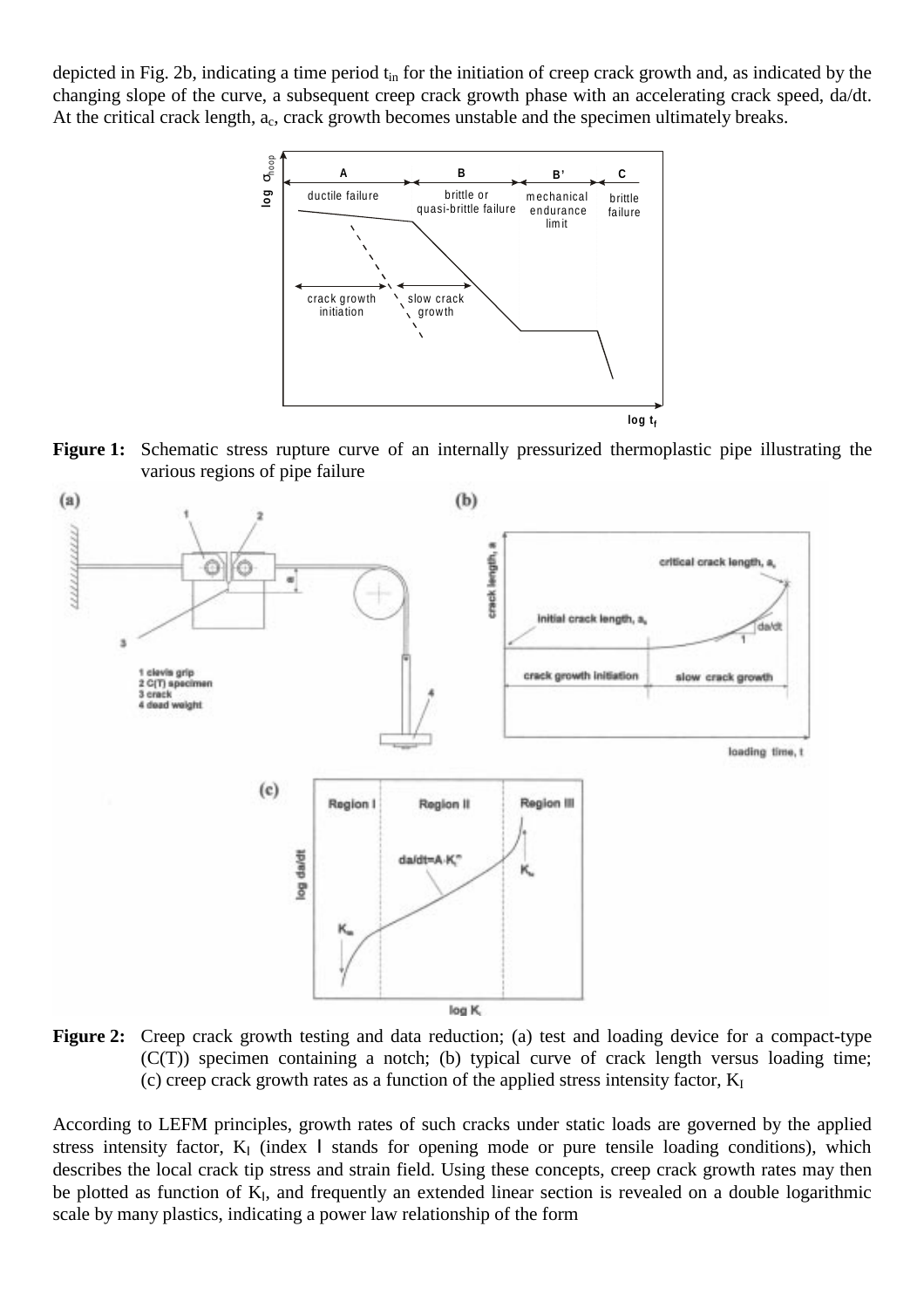$$
\frac{da}{dt} = A \cdot K_{I}^{m} \tag{1}
$$

where A and m are constants which depend on the material as well as on test variables such as temperature and environment. However, this relationship generally holds true only over an intermediate range of crack growth rates. When investigating a wide range of da/dt, deviations from the power law may be observed as illustrated schematically in Fig. 2c. That is, crack growth rates in Region I, decrease rapidly to vanishingly small values as da/dt approaches the threshold value,  $K<sub>I</sub>th$ , and they increase markedly in Region III as  $K<sub>I</sub>$ approaches the material's fracture toughness,  $K_{Ic}$  and crack propagation becomes unstable.

As to the creep crack growth initiation phase, a power law of the form

$$
\mathbf{t}_{\mathsf{in}} = \mathbf{B} \cdot \mathbf{K}_{\mathsf{I}}^{\mathsf{in}} \tag{2}
$$

has been suggested [3, 4, 10], where B and n are again constants depending on the material and on test conditions (i.e., temperature, environment, prenotching or precracking conditions).

According to the above considerations, and applying LEFM principles the total life time,  $t_f$ , of a pipe containing a flaw- or crack-like defect consists of the time for crack growth initiation, t<sub>in</sub>, and the time for slow crack growth,  $t_{\text{scg}}$ , from an initial crack size,  $a_0$ , to the critical crack size,  $a_c$ , when failure takes place. Using Eqn. 2 for the crack growth initiation time, and integrating Eqn. 1 for the stable crack growth time, the total pipe lifetime is given as

$$
t_{f} = t_{in} + t_{scg} = B \cdot K_{1}^{-n} + \int_{a_{o}}^{s} \frac{da}{A \cdot \left[K_{1}(\sigma_{\text{hoop}}, a)\right]^{m}}
$$
(3)

where the stress intensity factor, K<sub>I</sub>, depends on the hoop stress and the critical crack size or crack depth is assumed to be the pipe wall thickness, s. The integral in Eqn. 3 describing the crack growth phase may (either) be resolved analytically assuming some approximations or by numerical procedures.

#### **EXPERIMENTAL INVESTIGATIONS AND RESULTS**

The potential of the LEFM approach to predict brittle or quasi-brittle failure of pressurized pipes has been recognized for some time and documented by several authors [3-5, 10-15]. However, as has been pointed out before [4], an LEFM approach based on comparatively short-term testing will only accurately describe real pipe behavior, if any potential polymer aging and degradation effects are restrained to an area in the immediate vicinity of the crack tip (i.e. local crack tip aging). Under these circumstances the crack tip similitude concept, which is a basic requirement for the validity of LEFM, may still be valid and the kinetics of crack growth may inherently also control the available local aging time. On the other hand, if gross aging of a pipe material takes place under real service conditions, the LEFM approach may either be invalid or may require modifications. Hence, in the following more recent investigations performed in our laboratory as to the role of aging in creep crack growth and hydrostatic stress rupture tests will be described and discussed.

Creep crack growth initiation data and creep crack growth data representing the equilibrium crack growth behavior in the stable crack growth range are shown in Fig. 3 for a pipe grade PE-HD, designated in this paper as PE-HD 1. The data were recorded at 80  $^{\circ}$ C in water using compact type (C(T)) specimens from extruded sheets (nominal specimen thickness of 10 mm). For the same material stress rupture experiments with pipes under internal pressure were also performed at 80 °C. A comparison between predicted time-tofailures based on the above described fracture mechanics approach and experimental time-to-failures of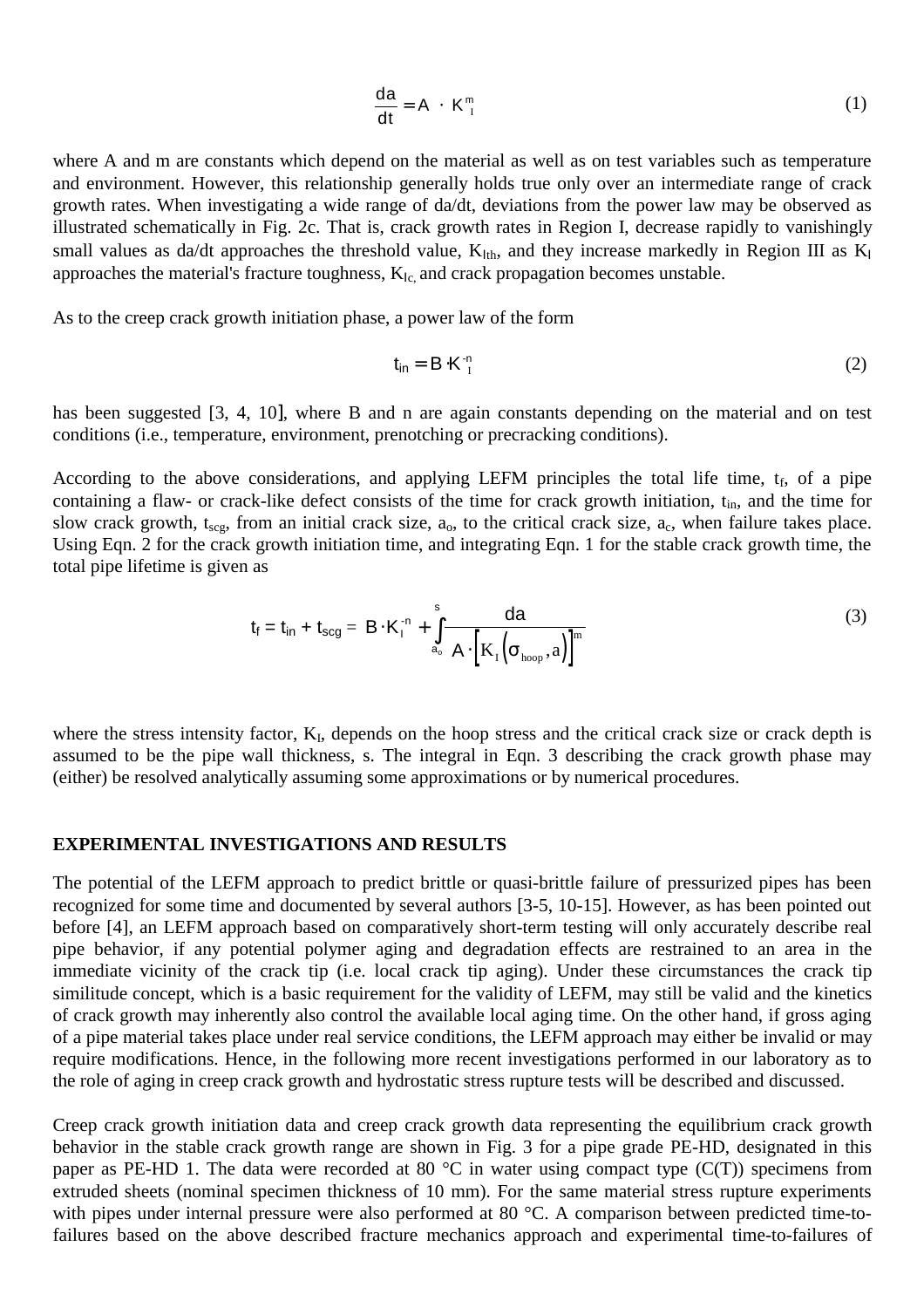experiments with pressurized pipes (nominal wall thickness of 3.7 mm) is illustrated in Fig. 4. While the shaded scatter band on the right corresponds to the predicted total lifetime consisting of crack growth initiation and slow crack growth, the scatter band on the left ignores the initiation phase, thus representing a lower-bound prediction of failure times (i.e., conservative lifetime estimate). The width of the two scatter bands for the calculated lifetimes reflects the variations in the assumed initial flaw size,  $a_0$ , from 100 to 400 µm, a size range which was verified by fracture surface investigations [10].

While the above results provide evidence for a rather favorable comparison between lifetimes based on fracture machanics experiments and calculations, and stress rupture tests on pipes, effects of material aging on lifetime modelling of plastics pressure pipes via a fracture mechanics methodology must be carefully evaluated. In this regard it was found for this particular test series with PE-HD 1 that the change-over from ductile-to-brittle failure in the stress rupture behavior of pressurized pipes corresponds with a drop-off in the materials oxidation induction time (OIT), indicative of a significant amount of stabilizer consumption.



**Figure 3:** (a) Creep crack growth initiation time,  $t_{in}$ , as a function of initial stress intensity factor,  $K_{lin}$ ; (b) creep crack growth rate, da/dt, as a function of stress intensity factor,  $K_I$  (material: PE-HD 1; test temperature: 80 °C)



**Figure 4:** Comparison of measured (square data points) and calculated (shaded areas) lifetimes for PE-HD 1 pipes at 80 °C (calculation accounts for and neglects crack initiation times, respectively)

To further elaborate the influence of aging and stabilization, a systematic study on the effects of various stabilizers in a given type of PE-HD (designated in this paper as PE-HD 2) on creep crack growth behavior and on the failure of pressurized pipes was performed [15, 16]. PE-HD 2 was a blow-moulding grade PE with a high degree of crystallinity which was specifically selected for this study to enhance the tendency for crack growth initiation and crack propagation. Regarding stabilizer effects it is well known that stabilizer type and concentration in a given PE base polymer may have a pronounced effect on pipe lifetimes (up to a factor of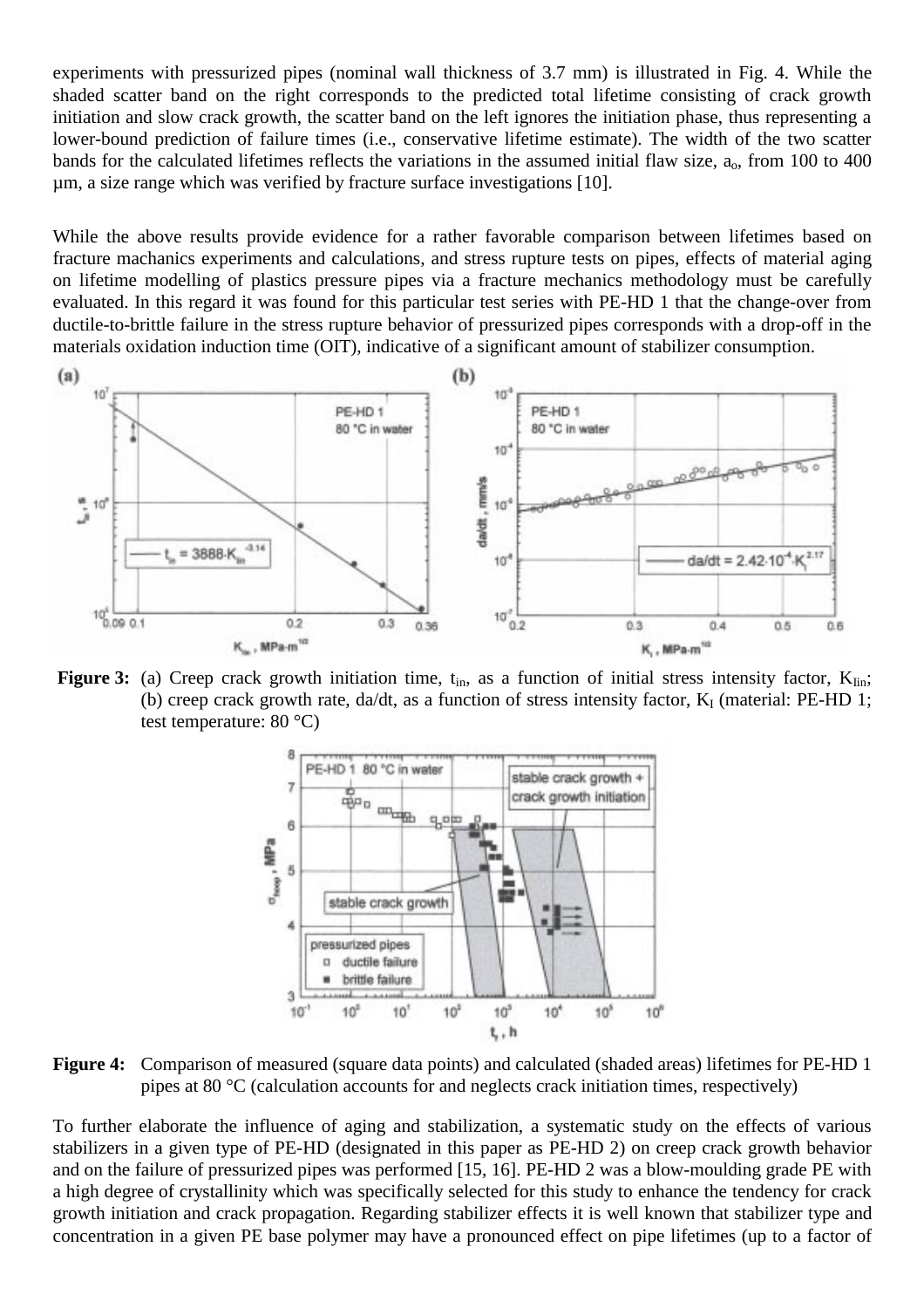40 in the brittle failure regime) [9, 17, 18]. As stabilizers act to delay the autooxidation and degradation of the polymer, they may also be effective near the tip of a growing crack and thus should influence local aging and hence creep crack growth rates.

Creep crack growth data for PE-HD 2 compounded with two different phenolic antioxidants (designated as formulation S1 and S2, respectively) are shown in Fig. 5 again for a test temperature of 80 °C in water. For these tests, however, C(T) specimens from compression moulded plaques were used (nominal specimen thickness 12 mm). Whereas hardly any differences between the formulations S1 and S2 could be detected in crack growth initiation times, in the low creep crack speed region formulation S1 results in considerably higher crack growth rates than formulation S2. As the characterization methods used so far (i.e., average molecular mass and molecular mass distribution, degree of crystallinity, lamella thickness) could not detect any differences between the two stabilizer formulations, global aging can be excluded in these fracture mechanical crack growth tests lasting only for a few days to a few weeks. Hence, the differences observed for the two formulations at low creep crack growth rates are believed to be a result of local aging around the crack tip related to the combined influence of time, the elevated temperature, the presence of oxygen and water, and the high mechanical stresses in the immediate crack tip region (see Fig. 6). As the time scale for local aging is reduced at high crack speeds, the creep crack growth curves of the two formulations in Fig. 5a converge at high  $K_I$  values.







**Figure 6:** Schematic illustration of the crack tip region in PE-HD along with the parameters controlling local crack tip aging

Corresponding stress rupture curves of pipes (nominal outer pipe diameter of 20 mm, nominal pipe wall thickness of 2 mm) extruded from the same PE formulations S1 and S2 and tested at 80 °C are shown in Fig. 7. In good agreement with the creep crack growth experiments, in the quasi-brittle pipe failure regime formulation S2 exhibits longer lifetimes. Moreover, the increasing difference in lifetimes between the two stabilizer formulations with decreasing hoop stress levels apparently reflects the stronger separation of the creep crack growth curves of these two materials at lower stress intensity values in Fig. 5. In other words, the influence of stabilizers in both types of experiments becomes more pronounced as low creep crack growth rates are involved providing sufficient time for potential local crack tip aging processes.

With regard to Fig. 7 one further aspect deserves mentioning. That is the indication of a mechanical endurance limit following the quasi-brittle failure regime at even lower hoop stress levels below about 2.8 MPa and  $t_f$  values above 800 h, referred to region B<sup> $\cdot$ </sup> in Fig. 1. To our knowledge such an endurance limit was explicitly verified experimentally for the first time in this test series. As some of the experiments of this test series are still ongoing, future results will provide further insight on the significance of such a regime and the transition to region C with substantial global aging and molecular degradation of the polymer.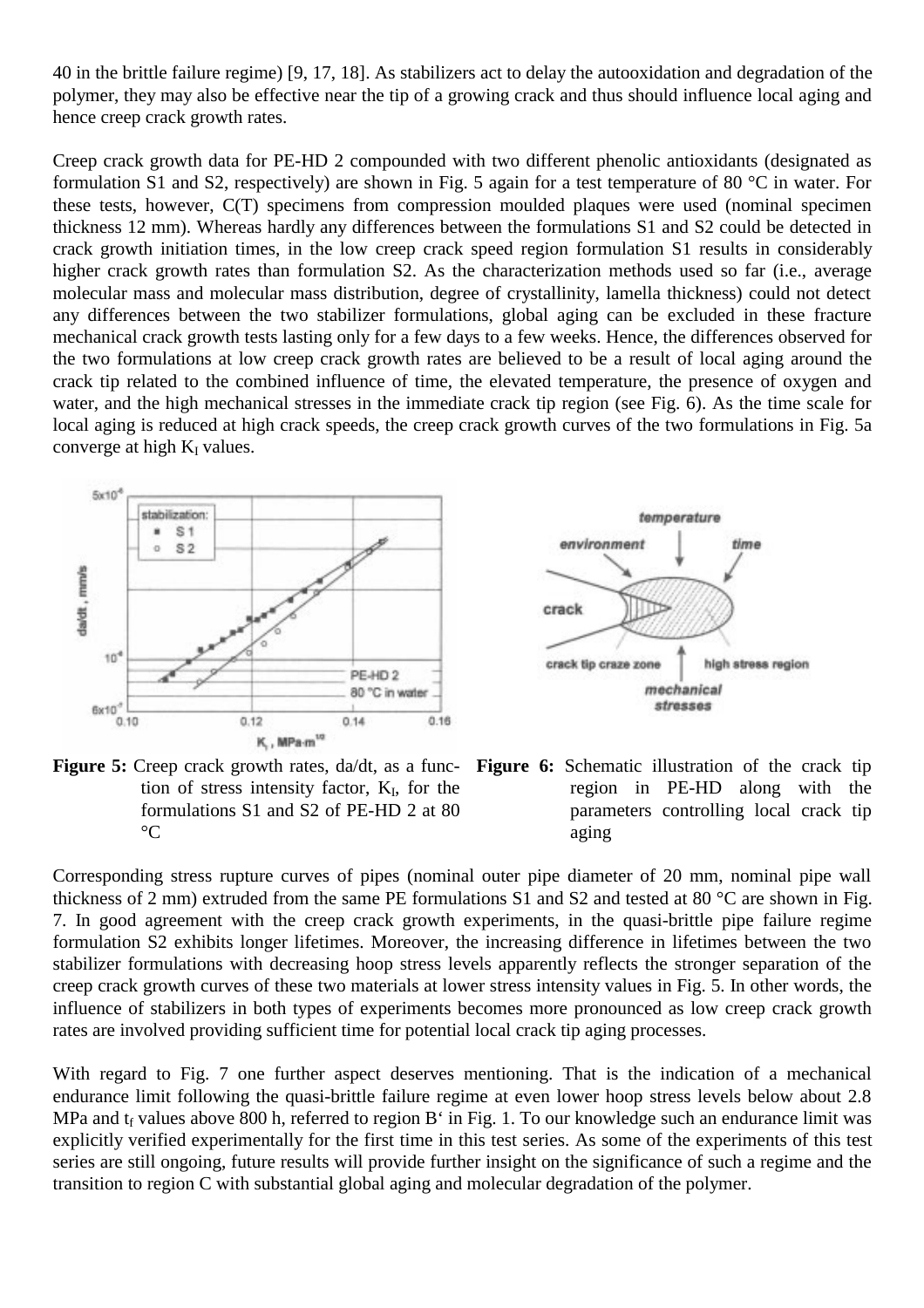Finally, analogous to Fig. 4 for PE-HD 1, a comparison of calculated and experimental pipe lifetimes for the PE stabilizer formulation S1 is shown in Fig. 8. The shaded area in this diagram for the calculated lifetime range is again based on the assumption of initial defect sizes,  $a_0$ , ranging from 100 to 400 µm (which was verified by fracture surface observations of pipe failures [15]). However, in this example stable creep crack growth only was considered in the predicted lifetimes and crack growth initiation was neglected. The agreement is not quite as good as for PE-HD 1 above. The deviations may possibly be related to differences in the material morphology and aging states, as compression moulded specimens were used for the fracture mechanics experiments and extruded pipes for the internal pressure tests. Nevertheless, the ranking of materials containing different stabilizers was found to be equivalent in creep crack growth tests with compression moulded C(T) specimens and stress rupture tests of pipes [15, 16, 19, 20].



**Figure 7:** Stress rupture behavior of the formulations S1 and S2 of PE-HD 2 at 80 °C



**Figure 8:** Comparison of measured (square data points) and calculated (shaded area) lifetimes for PE-HD 2 pipes (formulation S1) at 80  $^{\circ}$ C (calculation neglects crack initiation times)

#### **CONCLUSIONS**

Based on experimental findings on creep crack growth initiation and the kinetics of crack growth, the failure behavior of pressurized pipes in the quasi-brittle failure regime was modelled applying a LEFM methodology. In general promising results were obtained when comparing lifetimes of pressurized pipe experiments with those of LEFM model calculations. While good quantitative aggreement between measured and predicted lifetimes was found for a commercial pipe grade material (designated PE-HD 1), for the case of another PE type (designated PE-HD 2) containing different stabilizers, the calculated lifetimes exceeded the